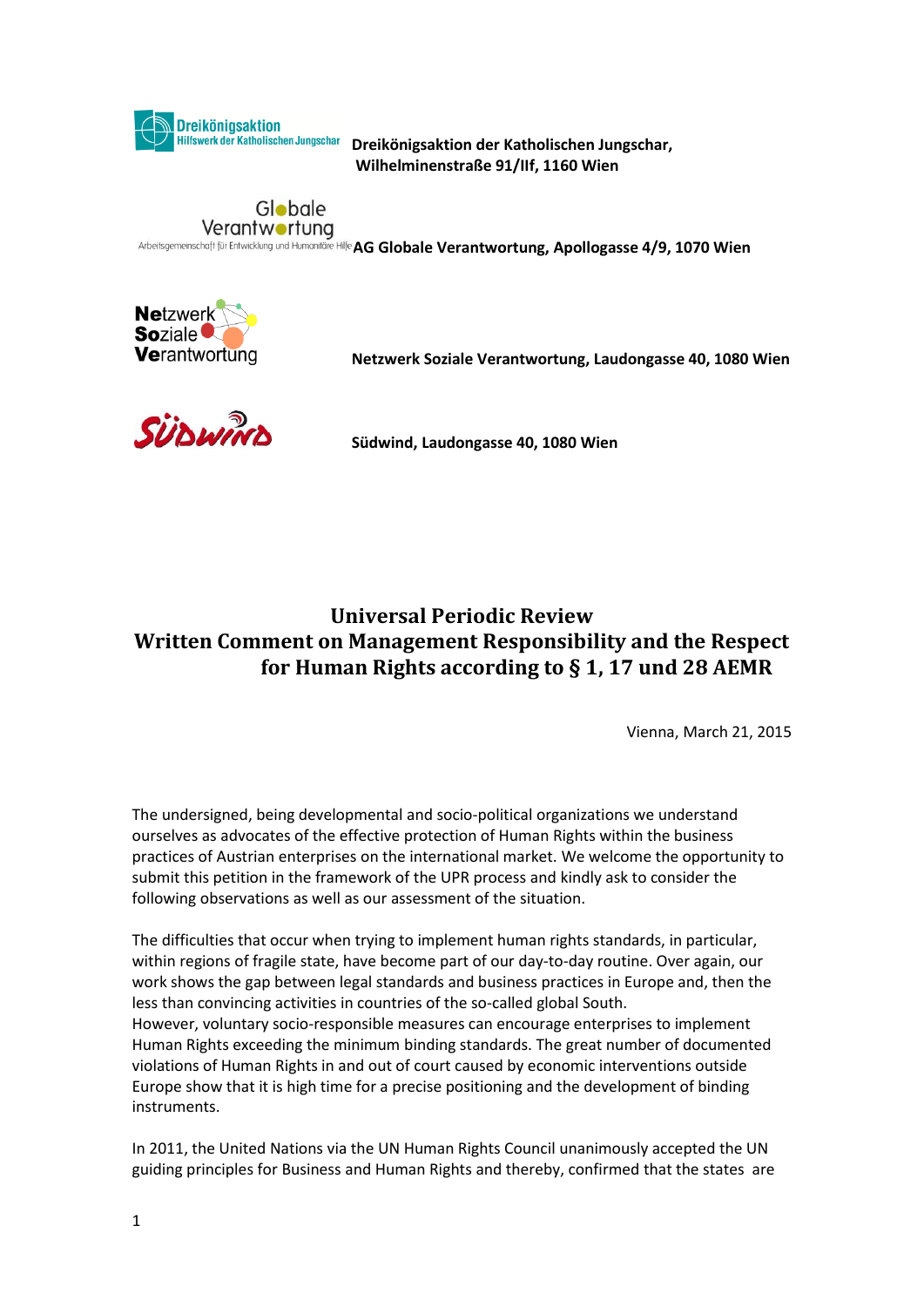obliged to comply with the Human Rights also when dealing with their economic affairs, that the enterprises must respect these and that those affected by Human Rights violations must be provided access to legal remedies. Nonetheless, Austria is in default in the implementation of the UNGPs, recommended until the end of 2012 (see Action 12, p. 14, CSR Strategy (COM(2011) 681 Final)[: http://eur-](http://eur-lex.europa.eu/LexUriServ/LexUriServ.do?uri=COM:2011:0681:FIN:en:PDF)

[lex.europa.eu/LexUriServ/LexUriServ.do?uri=COM:2011:0681:FIN:en:PDF\)](http://eur-lex.europa.eu/LexUriServ/LexUriServ.do?uri=COM:2011:0681:FIN:en:PDF).

In June 2014, the UN Human Rights Council adopted a majority resolution on the establishment of a panel with the mandate to prepare an international and legally binding instrument for transnational enterprises.

In the final remarks on Austria of November 29, 2013 the UN Committee for economic, social and cultural rights stated its concern over the lack of control of Austrian enterprises, engaged in business activities abroad. It requests Austria to grant full respect of all economic, social and cultural rights and proper protection of the representatives of these rights within the framework of entrepreneural activities. This should also include appropriate laws and legal restrictions as well as the issuance of control, investigative and liability mechanisms that determine the codes of conduct for enterprises and the possibility of their execution. The evaluation of the legal status quo of Human Rights violations by Austrian enterprises in countries of the global South (and North) (see Human Rights. Economy – Legal Opinions on the Protection of Human Rights in the Connection with Foreign Activities of Austrian Enterprises: http://www.netzwerksozialeverantwortung.at/media/Studie\_Menschen\_Rechte\_Wirtschaft [Web.pdf\)](http://www.netzwerksozialeverantwortung.at/media/Studie_Menschen_Rechte_Wirtschaft_Web.pdf) by the signing organisations has shown that typical cases of violations of Human Rights by Austrian enterprises abroad are, unfortunately, neither sufficiently regulated nor sanctioned. Insofar, we recommend to thoroughly inform about the possibilities to protect Human Rights by way of legal measures and reforms, by

- giving priority to Human Rights over all other rights (especially, over commercial law and investment law)
- providing accountability mechanisms and legal remedies in order to enforce the execution of (extra)territorial obligations of states (e.g. monitoring, claims, reporting)
- introducing clear duty of observance of Human Rights by enterprises into criminal law and private law (with the legislator clearly stating that e.g. in private law the duty of care according to §§ 1299 ABGB (Austrian Civil Code) and 347 UGB (Austrian Commercial Code) also implies the respect of Human Rights);
- evaluating the Austrian constitutional, civil and criminal law with regard to the prevalence of Human Rights;
- defining and introducing clear duty of care for Human Rights into criminal and civil law;
- participating in the work group on the development of a binding Human Rights instrument for the regulation of transnational activities at UN level and by supporting the adoption of an internationally suitable instrument
- making any state subsidy, in particular, an export subsidy, a development or export credit as well as an ADA economic partnership conditional on the strict observance of Human Rights a. o. by the presentation of a Human Rights consequence estimation and thereby transparent.

We thank you for the opportunity to deliver our opinion and hope for our recommendations to be taken into consideration.